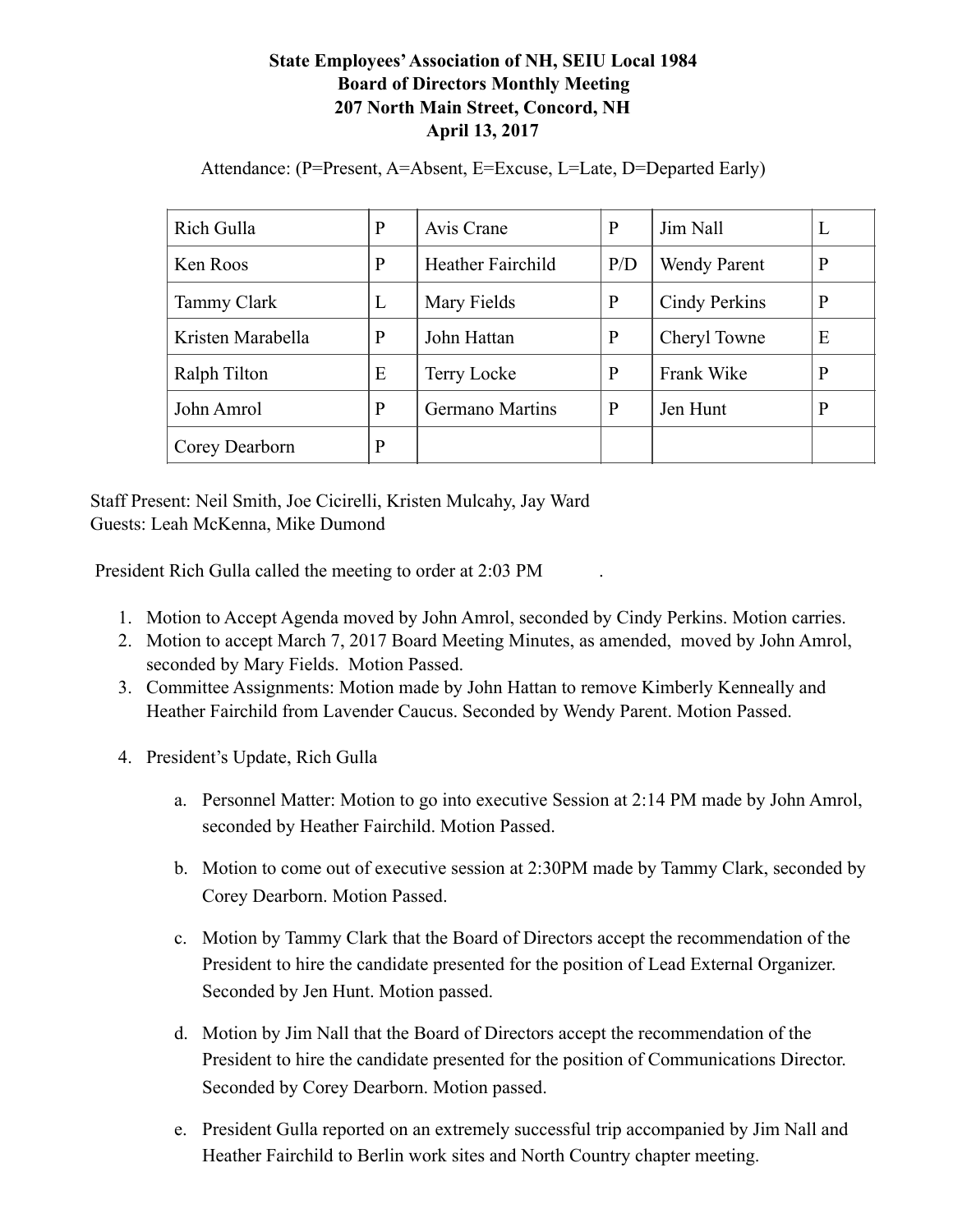Motion to accept Consent Agenda made by John Amrol, seconded by Jim Nall. Motion Passed.

- 5. Committee Reports:
	- a. Political Education, John Hattan:

Motion by John Hattan, seconded by Jen Hunt: That the Board of Directors approve the recommendation of the Political Education Committee to endorse the following candidates:

- 1. Joyce Craig for Mayor of Manchester.
- 2. Edith DesMarais for the May 23 special election for Carroll County D-6 (Wolfeboro).
- 3. James Morin for the May 23 special election for Hillsborough County D-44 (Manchester Wards 8&9 & Litchfield).
- 4. Kris Shultz in the May 30 Democratic Primary for Merrimack County D-18 (Concord Ward 9).

Motion passed.

Notice made of the following events: COSH event Tues 4/25 @ IBEW; Merrimack County Dems event 4/18; & McIntyre-Shaheen 100 Club Dinner @ Center of NH 4/30.

b. Finance Committee, Avis Crane:

First VP Roos assumed meeting Chair as President Gulla recused himself from the meeting.

Presentation by Mike Dumond on Presidential Compensation sub-committee report.

Discussion ensued.

Motion by Jim Nall seconded by Kristen Marabella, that Presidential base salary total \$90,000 annually for the SEA President elected in the next annual convention and moving forward unless addressed thereafter; and discontinue the \$20,000 annual stipend. (This would be the combination of their employer base salary and the SEA's contribution) and the usual employee expenses (i.e., taxes, workers comp, and retirement) to be paid on those supplemental wages. Motion passed unanimously.

President Gulla returned and resumed Chair of meeting.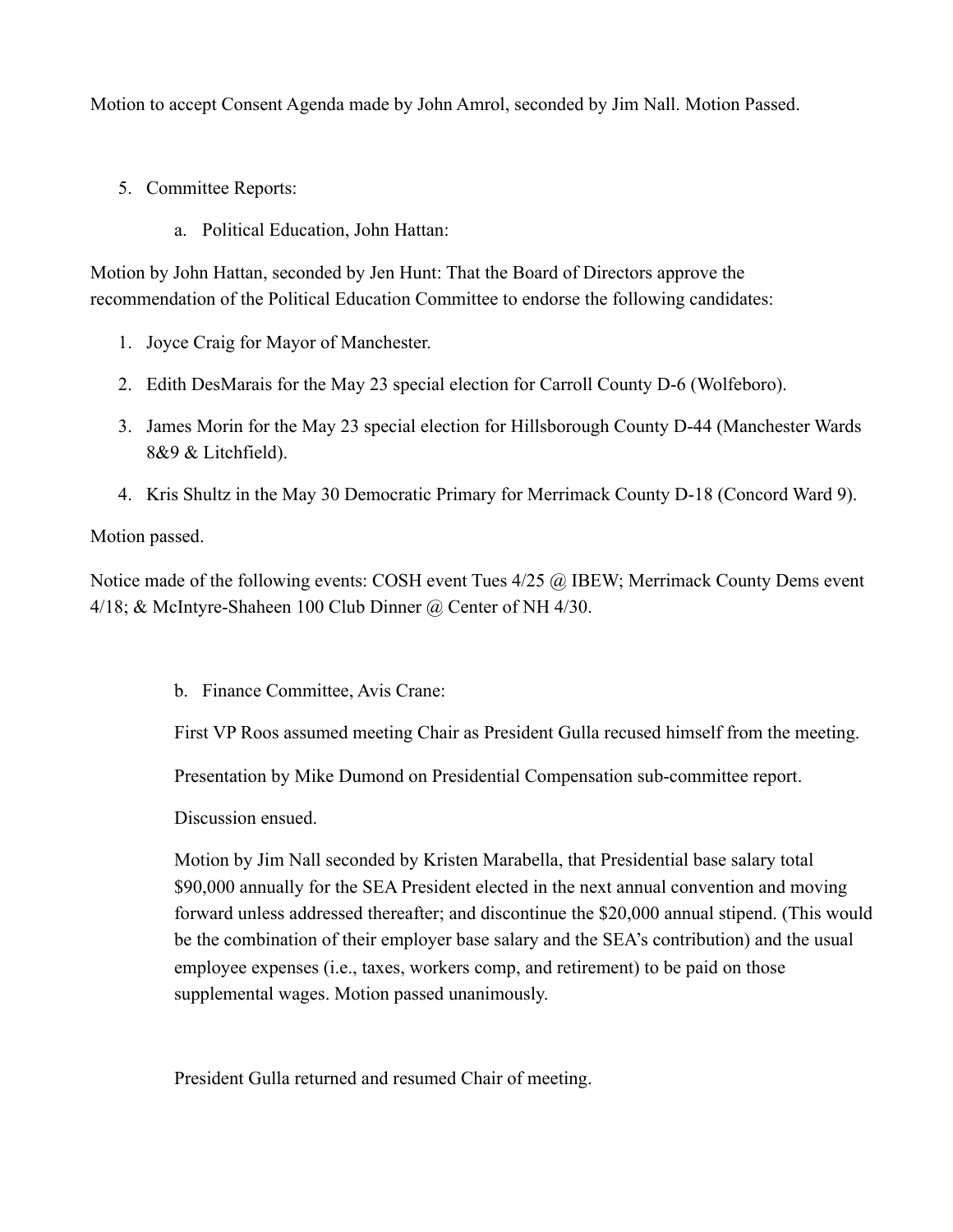c. AFL-CIO Study Committee, John Amrol:

John Amrol presented the report by the AFL-CIO study committee, which recommends that the SEA not rejoin the AFL-CIO at this time, and suspends further meetings of the sub-committee.

Motion by Jim Nall to accept the report of the AFL-CIO study committee. Seconded by Cindy Perkins. Motion passed.

d. Organization Committee, Tammy Clark:

Tammy Clark presented info on the continued organizing success during the prior month, including: a MLA/steward training attended by 48; turnout calls resulting in 70 councilors attending the March Saturday Council meeting, where we received excellent feedback; and turnout calls for the North Country Chapter meeting resulting in 37 attendees.

CCSNH staff meetings are ongoing and special election process has begun.

New member & SEAPAC growth continues to be strong.

Upcoming: Regional meetings scheduled in Keene and Seacoast. Regional remote site set at WMCC for May 4th Bargaining Senate. Staff developing plans to visit every major worksite by July 31. Recruiting for Contract Action Team.

e. Retirement System, Germano Martins:

A Right-to-Know request has been put forward on how retirement funds are being spent. They will have to respond publically. We do not know how this is going to play out. Investments are doing very good but how come we don't get to keep the profits?

f. CBAC Update, Jim Nall:

Jim Nall presented the draft policy statement on Collective Bargaining. Discussion ensued.

Motion by Jim Nall to accept the New Policy Statement of Collective Bargaining. Seconded by Heather Fairchild. Motion passed 9-7.

Jim Nall then updated executive branch negotiations. The State is attempting to force us to go to impasse. We still have a number of proposals on the table. ULP has been filed. Pre-conference hearing scheduled 4/21 & hearing 5/11.

- 6. Motion to Accept All Reports into Record made by Jim Nall , seconded by Corey Dearborn . Motion Passed.
- 7. New Business: Frank Wike negotiated new contract. Wendy raised a safety concern regarding looking into options for securing front entrance.
- 8. Motion to adjourn at 4:45 pm made by Jim Nall, seconded by Avis Crane.